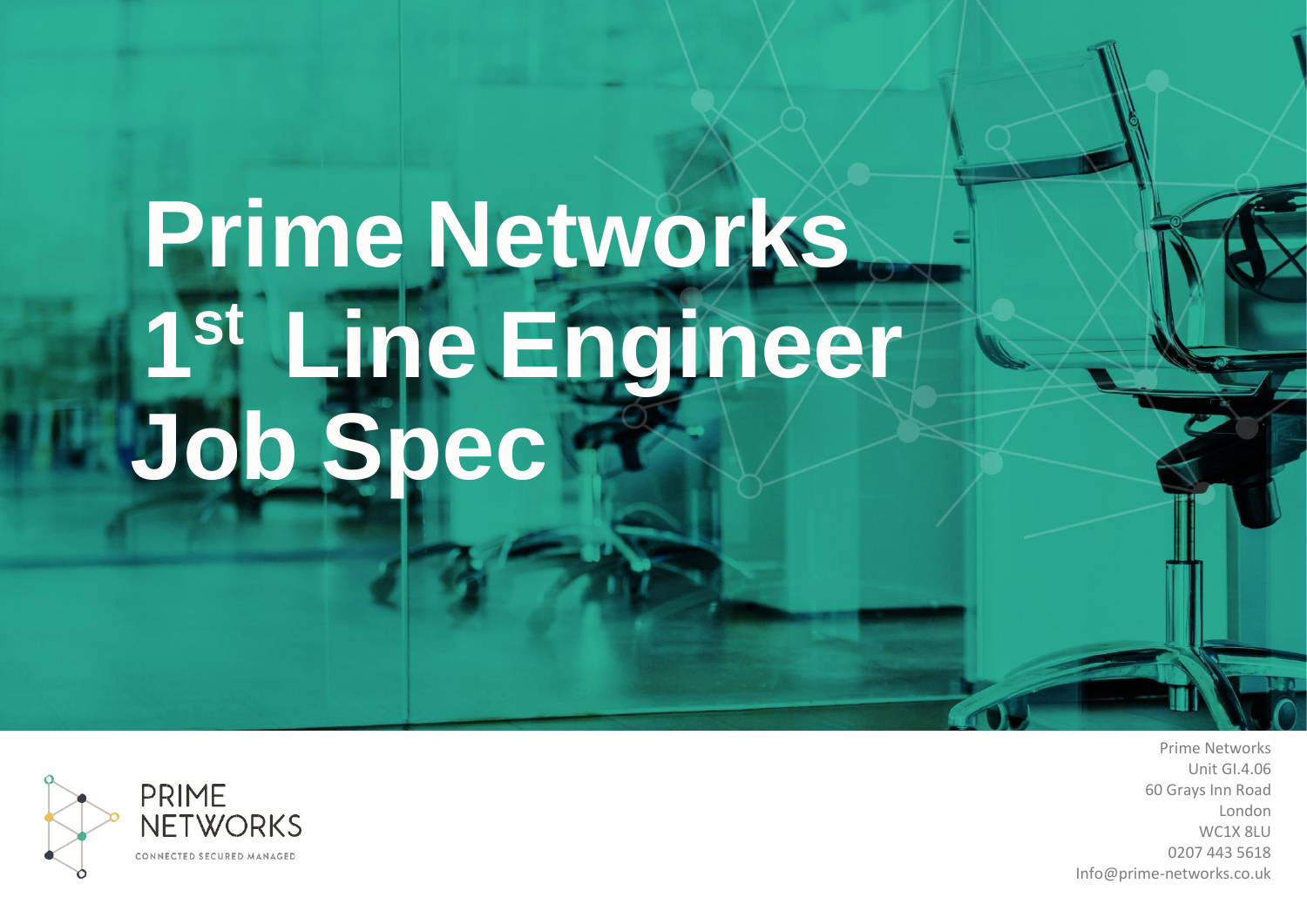### About Us

### **About Us**

Prime Networks is one of London's leading managed service providers specializing in the SME Market. We know that our people are the key to our success and we make sure we appreciate and reward everyone's contribution. Not only do we recognise expertise, skills and professionalism, we value highly the very things that make them unique: their passion, their dedication, approachability and the fact that going the all-important extra mile is second nature.

We work in a fast-paced office environment and so being organised and able to multi-task is key.

We work hard and play hard – we have a young, dynamic and techy environment and have resisted red-tape and unnecessary process which our SME clients don't want or understand.

Our track record speaks for itself. Are you a good fit?